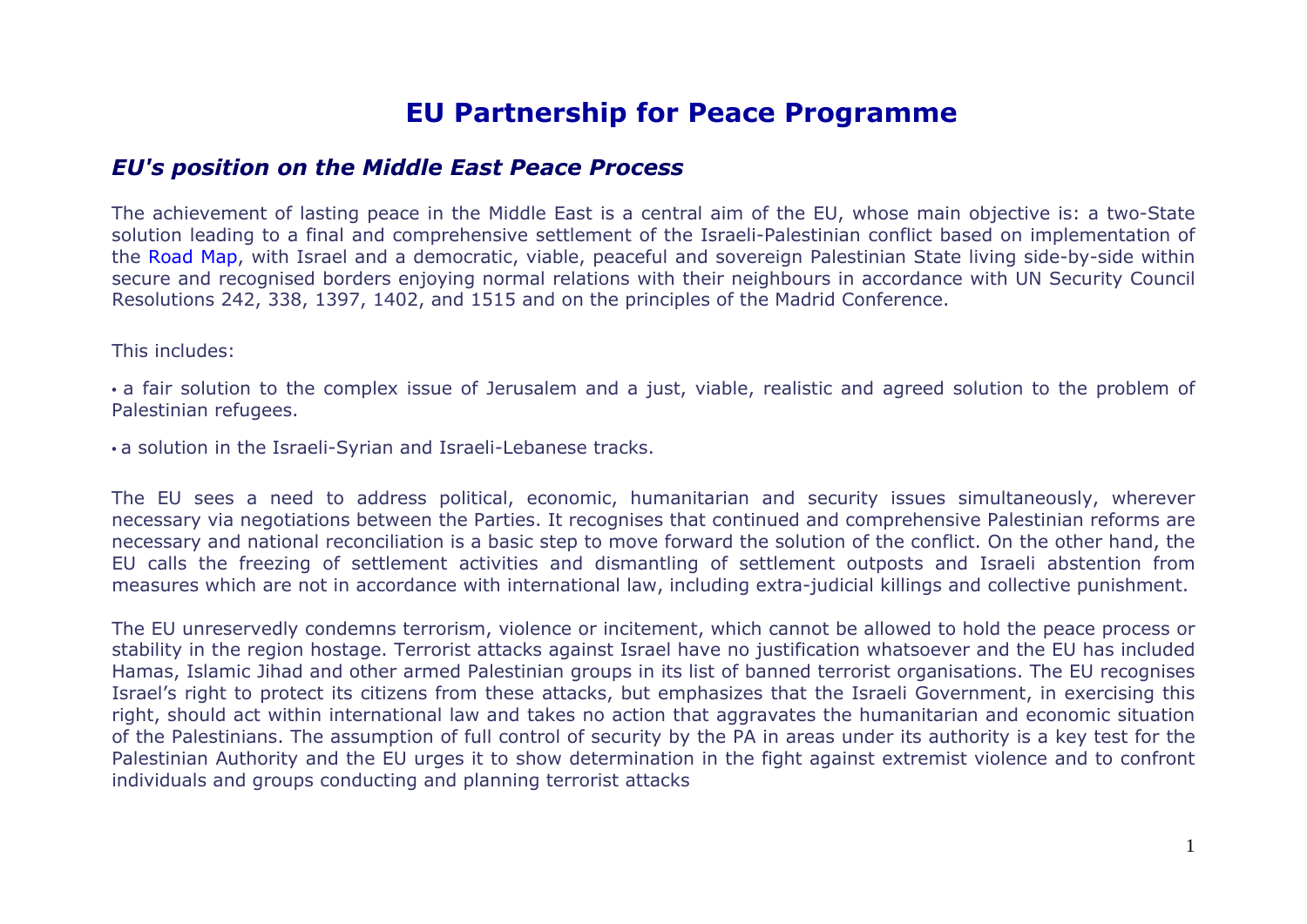### *EU Partnership for Peace Programme*

The EU Partnership for Peace Programme supports local and international civil society initiatives that promote peace, tolerance and non violence in the Middle East. The objective of this support is to contribute to the rebuilding of confidence within each society and between societies.

The programme aims to promote initiatives in areas which are likely to have an impact on people's everyday lives and welfare, including practical activities which will promote communication and understanding by demonstrating the advantages of working together for mutual benefit and tangible results.

The programme is jointly managed by the EU Technical Assistance Office to the West Bank and Gaza, the EU Delegation in Israel, and the EU Delegation in Jordan.

- A Call for Proposals is published annually or bi-annually and the selection is made by an evaluation committee composed of representatives from each of the three EU offices
- The annual budget ranges from EURO 5 10 million
- The number of selected projects varies from 15 to 25 for each Call for Proposals
- The EU contributions range from EURO 100,000 500,000
- The maximum EU contribution is 80%
- The maximum duration for a project is 36 months
- •Projects can be implemented either at national level or at bi/multinational level.
- Only non-profit non-governmental organisations from the Mediterranean Partner Countries or EU Member States or countries that are beneficiaries of Pre-Accession Assistance or Member States of the European Economic Area are eligible to apply.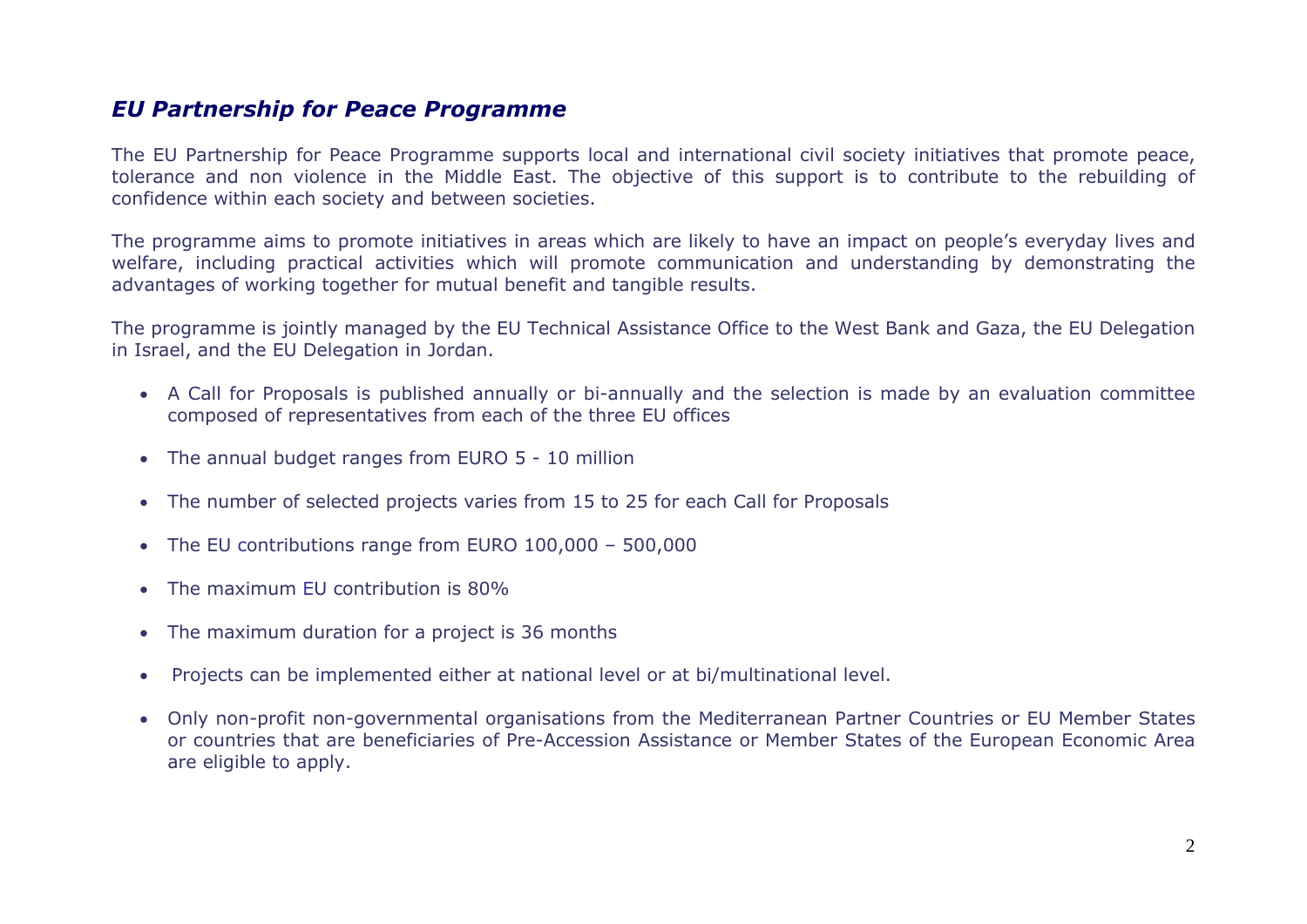#### **LIST OF ON GOING PROJECTS**

## **Call for Proposals 2010**

| <b>Title</b>                                                                                                                          | <b>Grant</b><br><b>Beneficiary</b>                                                                                          | Partner/s                                                             | <b>Starting</b><br>date/End<br>date | <b>Total</b><br>amount/EU<br>contribution | <b>Summary</b>                                                                                                                                                                                                                                             |
|---------------------------------------------------------------------------------------------------------------------------------------|-----------------------------------------------------------------------------------------------------------------------------|-----------------------------------------------------------------------|-------------------------------------|-------------------------------------------|------------------------------------------------------------------------------------------------------------------------------------------------------------------------------------------------------------------------------------------------------------|
| Palestinian-Israeli Peace<br><b>NGO Forum</b>                                                                                         | Panorama -<br>Palestinian<br>Center for<br><b>Disseminatio</b><br>$n$ of<br>Democracy &<br>Community<br>Development<br>(PA) | <b>Peace Now</b><br>(IL)                                              | 01/01/2012<br>01/01/2014            | <b>EUR</b><br>508,748<br>406,998          | The Forum aims to sustain strong relations between<br>Palestinian and Israeli Peace NGOs, to increase the breadth<br>and effectiveness of their work and to enhance their<br>capacities.                                                                   |
| Sustainable Planning as a<br><b>Tool to Promote Dialogue</b><br>and Cooperation between<br>Palestinians and Israelis                  | The Arab<br>Center for<br>Alternative<br>Planning<br>Association<br>$(ACAP)$ $(IL)$                                         | Applied<br>Research<br>Institute -<br><b>Jerusalem</b><br>(ARIJ) (PA) | 01/12/2011<br>01/12/2014            | 419,888<br>335,910                        | The aim of this project is to bring Arab and Jewish Israelis<br>together with Palestinians to share experiences, engage in<br>dialogue on sustainable planning processes, and work<br>together to develop a 'Sustainable Planning Guidelines<br>Document'. |
| Tourism: Using economic<br>growth and cross-border<br>cooperation to strengthen<br>coexistence                                        | Gilboa<br>Regional<br>Council (IL)                                                                                          |                                                                       | 01/01/2012<br>01/01/2015            | 605,333<br>302,667                        | The overall objective of the project is to build an industry of<br>tourism in the Gilboa-Jenin regions that attracts Israeli,<br>Palestinian and international tourists, creates a sense of trust<br>and community between Israelis and Palestinians.      |
| Partners in Business,<br>Partners in Peace:<br><b>Increasing Capacities for</b><br><b>Israeli-Palestinian Business</b><br>Cooperation | The Peres<br>Center for<br>Peace (IL)                                                                                       | PalTrade<br>(Palestinian<br>Trade<br>Center) (PA)                     | 01/02/2012<br>01/02/2014            | 572,621<br>458,097                        | The project aims to enhance Israeli-Palestinian business and<br>economic relations with an emphasis on increasing the level<br>of Palestinian exports to Israel, and maximizing the business<br>potential for both sides.                                  |
| Base for Discussion (B4D)                                                                                                             | <b>United</b><br><b>Nations</b><br><b>Development</b>                                                                       | $INJAZ - the$<br>Arab<br>Municipal                                    | 13/12/2011<br>13/12/2013            | 584,968<br>467,974                        | B4D's overall objective is to contribute to peaceful<br>coexistence through the development of long-term visions of<br>peace in key sectors of Israeli society: Palestinian-Arab                                                                           |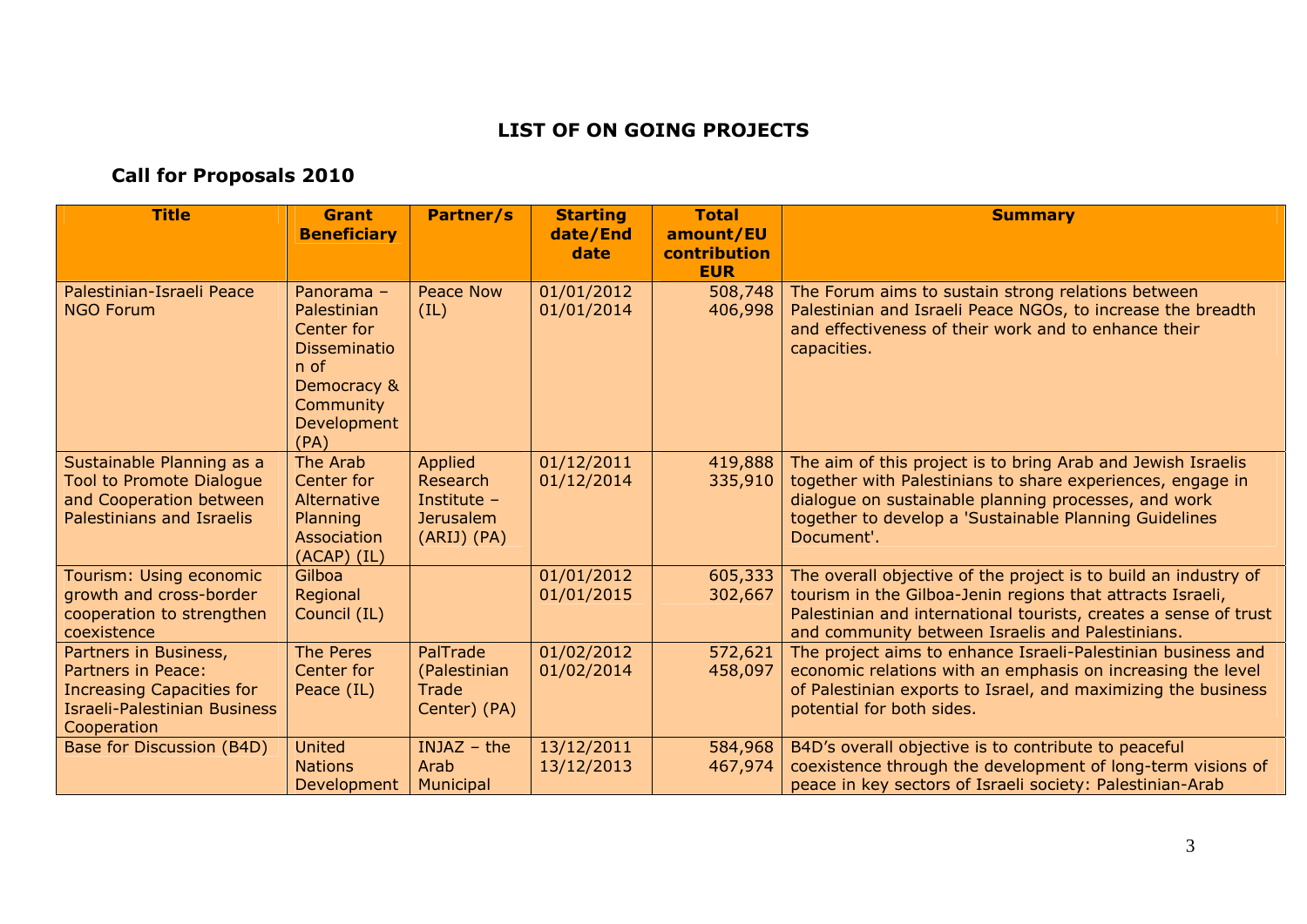|                                                                                                        | Program -<br>Program of<br>Assistance to                                      | Governance<br>Center (IL)                                                                                                             |                          |                    | citizens of Israel, the Traditional-Religious community, and<br>the Russian-speaking population.                                                                                                                                            |
|--------------------------------------------------------------------------------------------------------|-------------------------------------------------------------------------------|---------------------------------------------------------------------------------------------------------------------------------------|--------------------------|--------------------|---------------------------------------------------------------------------------------------------------------------------------------------------------------------------------------------------------------------------------------------|
|                                                                                                        | the                                                                           | The Van-                                                                                                                              |                          |                    |                                                                                                                                                                                                                                             |
|                                                                                                        | Palestinian                                                                   | Leer                                                                                                                                  |                          |                    |                                                                                                                                                                                                                                             |
|                                                                                                        | People                                                                        | Institute (IL)                                                                                                                        |                          |                    |                                                                                                                                                                                                                                             |
|                                                                                                        | (Internationa                                                                 |                                                                                                                                       |                          |                    |                                                                                                                                                                                                                                             |
|                                                                                                        |                                                                               | <b>The</b>                                                                                                                            |                          |                    |                                                                                                                                                                                                                                             |
|                                                                                                        | organisation)                                                                 | <b>Jerusalem</b>                                                                                                                      |                          |                    |                                                                                                                                                                                                                                             |
|                                                                                                        |                                                                               | Haredi                                                                                                                                |                          |                    |                                                                                                                                                                                                                                             |
|                                                                                                        |                                                                               | College (IL)                                                                                                                          |                          |                    |                                                                                                                                                                                                                                             |
| The Regional Implications<br>of the Establishment of a<br><b>Palestinian State</b>                     | Netanya<br>Academic<br>College (IL)                                           | Amman<br>Center for<br>Peace and<br>Development<br>(ACPD) (JO)<br><b>Applied</b><br>Studies and<br>Research<br>Institution<br>Society | 01/12/2011<br>01/12/2013 | 422,000<br>337,600 | The project aims to provide a clear picture of the regional<br>implications of the establishment of a Palestinian state,<br>through the ongoing research and study of working groups<br>comprised of Israelis, Palestinians and Jordanians. |
|                                                                                                        |                                                                               | (DATA) (PA)                                                                                                                           |                          |                    |                                                                                                                                                                                                                                             |
| <b>Russian Speaking</b><br>Community in Israel and<br>the Peace Process:<br><b>Bridging the Divide</b> | Morashteinu<br>(Our<br>Heritage -<br>The Charter<br>for<br>Democracy)<br>(IL) | N/A                                                                                                                                   | 01/01/2012<br>01/01/2014 | 192,939<br>149,914 | The project aims to increase engagement with and between<br>Russian-speaking Israelis, and to foster awareness of the<br>political, historical and social factors affecting their immediate<br>regional environment.                        |
| <b>Breaking New Ground in</b>                                                                          | <b>Tel Aviv</b>                                                               | <b>Arous Elbahr</b>                                                                                                                   | 01/12/2011               | 536,101            | The project aims to contribute to reducing the poverty gap in                                                                                                                                                                               |
| <b>Community Economic</b>                                                                              | <b>University</b>                                                             | (IL)                                                                                                                                  | 01/12/2014               | 428,881            | Israel, which is a major root cause for ongoing tensions                                                                                                                                                                                    |
| Development                                                                                            | $(TAU)$ (IL)                                                                  |                                                                                                                                       |                          |                    | between communities. Innovative community economic                                                                                                                                                                                          |
|                                                                                                        |                                                                               | El Rabita (IL)                                                                                                                        |                          |                    | development strategies will be developed in order to                                                                                                                                                                                        |
|                                                                                                        |                                                                               |                                                                                                                                       |                          |                    | encourage cross-community and cross-sector cooperation.                                                                                                                                                                                     |
| <b>Neighbours United: Peace</b>                                                                        | <b>Hapoel Tel-</b>                                                            | N/A                                                                                                                                   | 01/03/2012               | 584,377            | The project aims to use a common love of football to promote                                                                                                                                                                                |
| Leadership for Today and                                                                               | Aviv                                                                          |                                                                                                                                       | 01/03/2015               | 467,502            | opportunities for face-to-face cooperation between Israelis                                                                                                                                                                                 |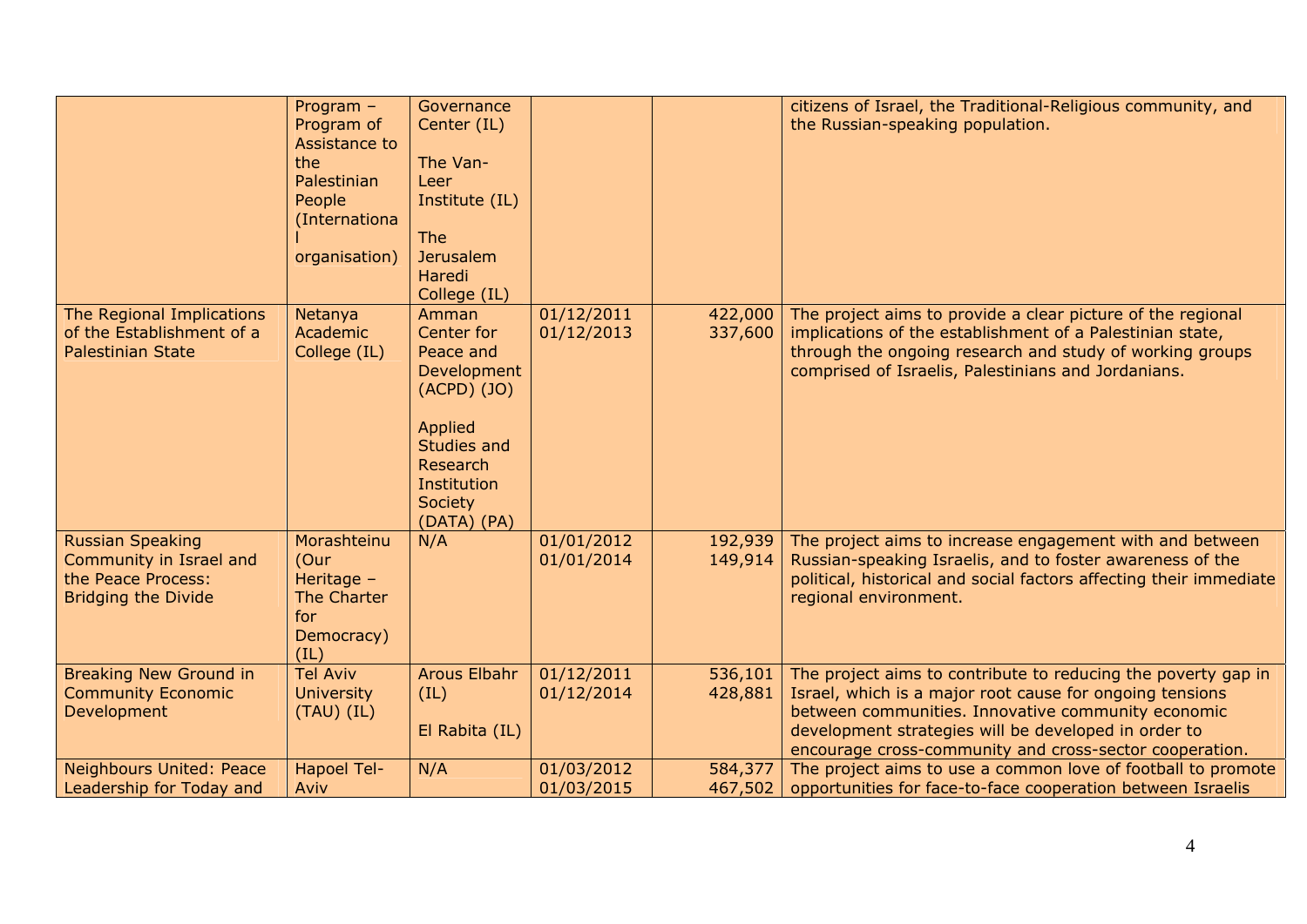| <b>Tomorrow</b>                                                                                                                         | Education<br>and Society<br>(IL)                                          |                                                                                                                                                  |                          |                    | and Palestinians in each society's marginalised populations.<br>Young people will be trained in youth leadership and sport as<br>a means of professional training and peaceful coexistence.                                                                                                                                                                                                  |
|-----------------------------------------------------------------------------------------------------------------------------------------|---------------------------------------------------------------------------|--------------------------------------------------------------------------------------------------------------------------------------------------|--------------------------|--------------------|----------------------------------------------------------------------------------------------------------------------------------------------------------------------------------------------------------------------------------------------------------------------------------------------------------------------------------------------------------------------------------------------|
| From Margins to<br>Mainstream - Fostering<br>Jewish Palestinian<br>Partnership Practices in<br><b>Israeli Communities</b>               | Sadaka Reut<br>- Arab<br><b>Jewish Youth</b><br>Partnership<br>(IL)       | Mahapach-<br>Taghir (IL)<br>Oxfam GB<br>(UK)                                                                                                     | 01/12/2011<br>01/06/2014 | 542,250<br>387,166 | The project aims to contribute to a more equitable and just<br>society in Israel and promote peace building between Israelis<br>and Palestinians through conflict transformation and<br>partnership.                                                                                                                                                                                         |
| Breaking the Cycle of<br><b>Alienation: Coexistence</b><br>through Education                                                            | <b>Efshar</b><br>Acheret<br>Association<br>(A New Way)<br>(IL)            | N/A                                                                                                                                              | 01/12/2011<br>01/12/2012 | 283,226<br>186,929 | The project aims to foster pluralism and respect for cultural<br>diversity among Jewish and Arab citizens and re-establish<br>and strengthen participatory democracy and civic<br>involvement as a strong basis for common identity and<br>action.                                                                                                                                           |
| Knowing the Other through<br>publishing valid,<br>comprehensive and<br>objective information<br>about Israel and the Israeli<br>society | Palestinian<br>Forum for<br>Israeli<br><b>Studies</b><br>(MADAR)<br>(PA)  | N/A                                                                                                                                              | 01/12/2011<br>30/11/2014 | 510,701<br>360,000 | The project aims to disseminate information about socio-<br>political issues of Israel inside the oPt, through website,<br>supplement to the Al-Ayyam daily newspaper, written by<br>Palestinian and Israeli authors and lectures.                                                                                                                                                           |
| Promoting the Arab Peace<br>Initiative as a basis for<br><b>Middle Eastern</b><br><b>Comprehensive Peace</b>                            | The Center<br>for<br>Democracy<br>and<br>Community<br>Development<br>(PA) | Samenwerki<br>ngsverband<br><b>IKV Pax</b><br>Christi (NL)<br><b>Negev</b><br>Institute for<br>Strategies of<br>Peace and<br>Development<br>(IL) | 18/10/2011<br>17/10/2013 | 569,267<br>455,414 | The action targets decision and policy makers in Israel, oPt,<br>Jordan, Egypt, Syria, and Lebanon, in addition to the Quartet<br>and the EU and the civil society of the mentioned countries,<br>in order to campaign for the promotion of the API and its<br>implementation. This latter will be foster through the drafting<br>of a "Regional Action Plan for the implementation of API". |
| <b>Addressing the Geopolitical</b><br>Changes in the Occupied<br><b>Palestinian Territory</b>                                           | Applied<br>Research<br>Institute<br><b>Jerusalem</b><br>(PA)              | Land<br>Research<br>Center (PA)                                                                                                                  | 04/10/2011<br>03/06/2014 | 499,021<br>399,217 | The project aims to continue monitoring and recording all<br>land issues in occupied Palestinian territory including land<br>confiscations, obstructions, house demolitions and borders<br>through the use of GIS systems. Information is provided to<br>international community, including EU Members States and<br>other stakeholders, negotiators, Palestinian Authority, etc.            |
| <b>Enhancing Momentum</b>                                                                                                               | Palestinian                                                               | H. L.                                                                                                                                            | 01/11/2011               | 484,060            | Through a variety of outreach activities, the project aims at                                                                                                                                                                                                                                                                                                                                |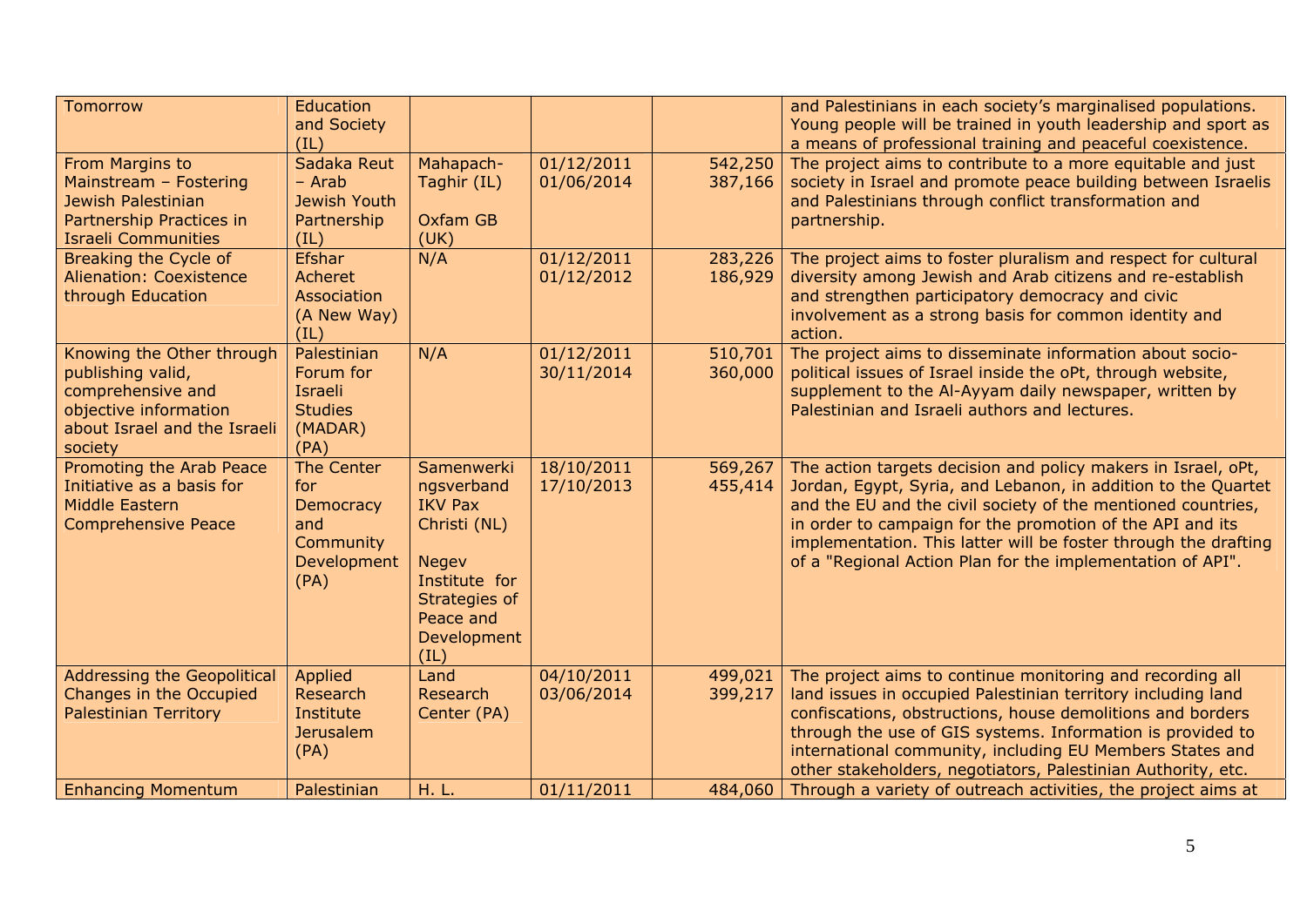| <b>Toward a Negotiated</b><br>Palestinian-Israeli Final<br><b>Status Agreement</b>                                                               | Peace<br>Coalition<br>Association<br>(PA)                                                       | <b>Education for</b><br>Peace, Ltd. -<br>The Geneva<br>Initiative (IL)<br>Centro<br>Italiano per<br>la Pace in<br><b>Medio</b><br>Oriente<br>(CIPMO) (IT) | 31/10/2013               | 387,248            | promoting peace, specifically the Geneva Peace Initiative,<br>among the wide public, including veto groups. The kind of<br>activities that will be carried out are seminars, education for<br>women, leadership skills in the Palestinian side, and tours,<br>conferences, internet campaign in the Israeli side.                                     |
|--------------------------------------------------------------------------------------------------------------------------------------------------|-------------------------------------------------------------------------------------------------|-----------------------------------------------------------------------------------------------------------------------------------------------------------|--------------------------|--------------------|-------------------------------------------------------------------------------------------------------------------------------------------------------------------------------------------------------------------------------------------------------------------------------------------------------------------------------------------------------|
| So Far So Close III -<br>Conflict transformation in<br>the most marginalized<br>areas of the West Bank                                           | Associazione<br>Comunità<br>Papa<br>Giovanni<br>XXIII -<br>Condivisione<br>fra i Popoli<br>(TT) | Alternative<br>Information<br>Centre (IL)                                                                                                                 | 01/11/2011<br>31/10/2014 | 464,503<br>371,602 | The project aims to monitor activities of settlers and IDF in<br>South Hebron Hills, in support to the local popular committee<br>which has adopted a non-violent approach to resist the<br>occupation. The information on settlers and IDF violations<br>gathered during the daily accompanying work are provided to<br>human rights NGOs and media. |
| <b>Education and</b><br><b>Communications for</b><br>Tolerance, Dialogue and<br><b>Internal Reconciliation in</b><br>the Palestinian Territories | Association<br>of Society<br>Voice for<br>Social and<br>Developing<br>Work (PA)                 | N/A                                                                                                                                                       | 01/11/2011<br>31/10/2014 | 299,750<br>239,800 | The project aims to empower youth role seeking for a<br>strategic peaceful change by building a coalition of at<br>least 50 CBOs on concepts and practices of peace<br>building of reconciliation, tolerance and non-violence.                                                                                                                        |
| <b>Investing in Peace II</b>                                                                                                                     | <b>Mercy Corps</b><br><b>Scotland</b><br>(UK)                                                   | Palestinian<br>Information<br>and<br>Technology<br>Association<br>of<br>Companies<br>(PITA) (PA)<br>Information<br>Technology<br>Telecommuni              | 01/11/2011<br>31/10/2013 | 625,000<br>500,000 | The project aims to facilitate concrete business partnerships<br>and transfer of technical capacity from IL to PAL ICT<br>companies, plus report on opportunities in PAL ICT sector.                                                                                                                                                                  |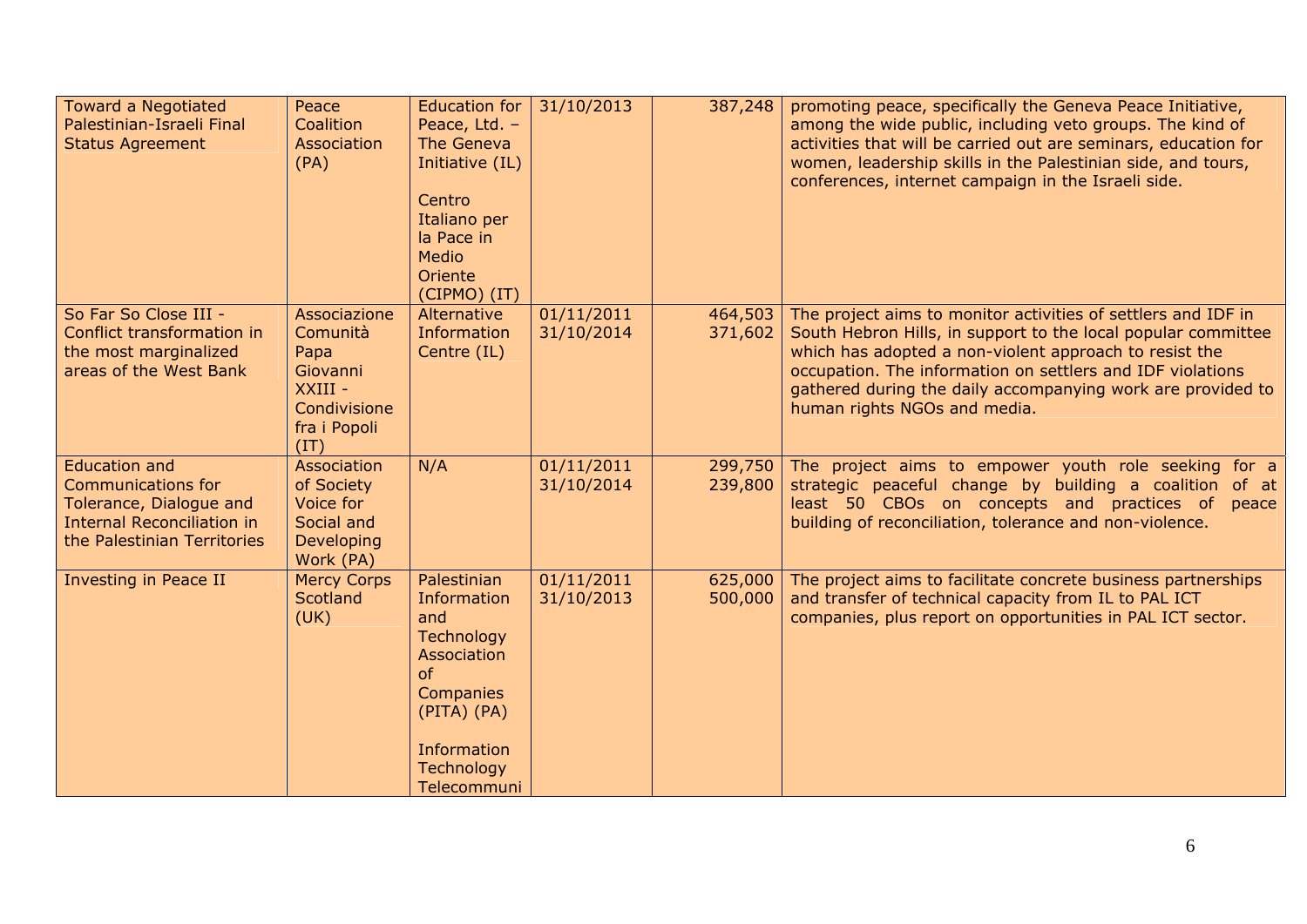|                                                                                                                                                                                                      |                                                                      | cations and<br>Electronics<br>Association<br>(Intellect)<br>(UK)                                                                                                                                                                                                     |                          |                    |                                                                                                                                                                                                                                                                                           |
|------------------------------------------------------------------------------------------------------------------------------------------------------------------------------------------------------|----------------------------------------------------------------------|----------------------------------------------------------------------------------------------------------------------------------------------------------------------------------------------------------------------------------------------------------------------|--------------------------|--------------------|-------------------------------------------------------------------------------------------------------------------------------------------------------------------------------------------------------------------------------------------------------------------------------------------|
| <b>Good Water Neighbours:</b><br>building foundations for<br>peace through education<br>and practical actions that<br>promote just and efficient<br>management of trans-<br>boundary water resources | Friends of<br>the Earth<br>Middle East<br>(PA/IL/JO)                 | N/A                                                                                                                                                                                                                                                                  | 01/11/2011<br>31/10/2013 | 999,949<br>500,000 | 1500 Jewish and Palestinian youth in communities which run<br>along the border of IL/PAL will jointly participate in<br>environmental awareness and educational activities for<br>protecting water resources. Action includes teaching youth<br>how to use GIS systems.                   |
| PATENT 'Partnership for<br>Advocacy, Technology and<br>Entrepreneurship'                                                                                                                             | Qeiadat<br>Association<br>(PA)                                       | <b>The Galilee</b><br>Society (IL)                                                                                                                                                                                                                                   | 01/11/2011<br>31/10/2014 | 636,395<br>500,000 | The project aims to develop Palestinian R&D capacity by<br>providing for joint work with Israeli academics and<br>involvement in the Galilee research centre (for Arab R&D<br>academics) in Israel.                                                                                       |
| Fair Trade, Fair Peace                                                                                                                                                                               | Cooperazione<br>Per Lo<br>Sviluppo Dei<br>Paesi<br>Emergenti<br>(IT) | Sindyanna of<br>Galilee for<br>Progress and<br>Development<br>(IL)<br><b>Bethlehem</b><br><b>Fair Trade</b><br><b>Artisans</b><br>Association<br>(PA)<br>Cooperativa<br>Sociale<br>"Commercio<br>Equo e<br>Solidale" (IT)<br>Consorzio<br>Inizaitive<br>Sociali (IT) | 01/03/2012<br>31/08/2014 | 626,911<br>500,000 | Through development of fair trade handicraft and<br>commercialisation, the project aims at improving dialogue<br>and cooperation between Palestinian and Arab Israeli<br>craftsmen as well as to provide economic opportunities for<br>marginalised producers in Bethlehem and Kufr Manda |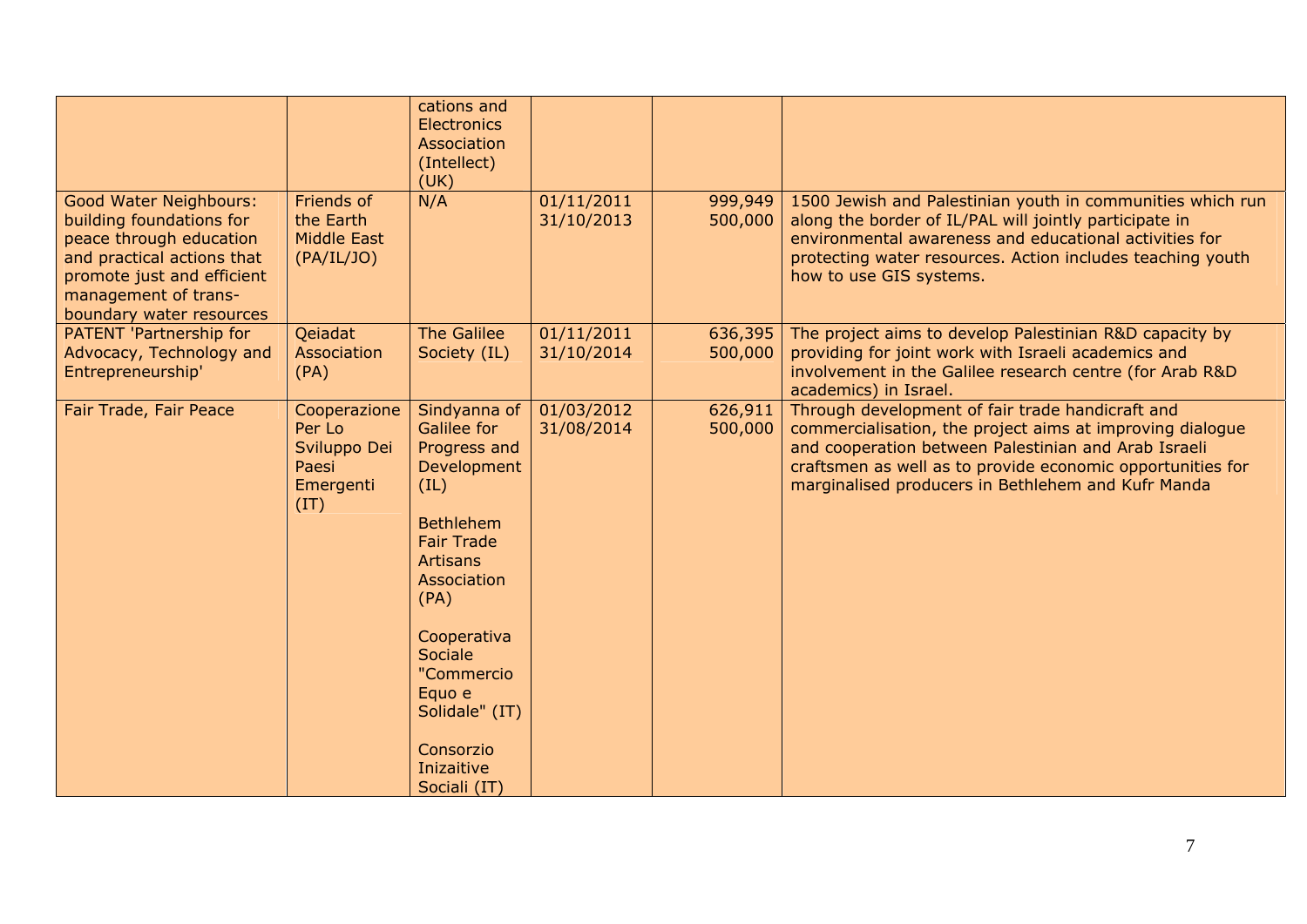|                                |              | Province of<br>Ancona (IT) |            |         |                                                              |
|--------------------------------|--------------|----------------------------|------------|---------|--------------------------------------------------------------|
| <b>Supporting Cross-</b>       | The British  | MA'AN                      | 20/12/2011 | 624,934 | Young women and men aged 18-30 from Palestinian              |
| <b>Community Activism</b>      | Council (UK) | Development                | 19/12/2014 | 499,947 | communities in the West Bank, Israel, and Jordan will engage |
| <b>Among Separated</b>         |              | Centre (PA)                |            |         | through needs-based, shared development projects that they   |
| <b>Palestinian Communities</b> |              |                            |            |         | themselves define and manage. Particularly targeted are      |
|                                |              | Arab                       |            |         | certain veto communities (e.g. rights-based groups of        |
|                                |              | Association                |            |         | refugees advocating for the implementation of Resolution     |
|                                |              | for Human                  |            |         | 181, groups who do not recognise Israel, etc.). They will    |
|                                |              | Rights (IL)                |            |         | learn from each other, become exposed to each others'        |
|                                |              |                            |            |         | realities, and exchange experiences with each other drawing  |
|                                |              | SEEDS (UK)                 |            |         | from UK expertise (i.e. in community conflict resolution)    |
|                                |              |                            |            |         | where appropriate and relevant.                              |
|                                |              | <b>Faith Matters</b>       |            |         |                                                              |
|                                |              | (UK)                       |            |         |                                                              |

#### **Call for Proposals 2009**

| <b>Title</b>                                                                           | <b>Contractor</b>                                                   | Partner/s                                                                                 | <b>Starting</b><br>date/<br><b>End date</b> | <b>Total</b><br>amount/EC<br>contribution<br><b>EUR</b> | <b>Summary</b>                                                                                                                                                                                                                                                                                                                                                                                                                                                                                                                                                       |
|----------------------------------------------------------------------------------------|---------------------------------------------------------------------|-------------------------------------------------------------------------------------------|---------------------------------------------|---------------------------------------------------------|----------------------------------------------------------------------------------------------------------------------------------------------------------------------------------------------------------------------------------------------------------------------------------------------------------------------------------------------------------------------------------------------------------------------------------------------------------------------------------------------------------------------------------------------------------------------|
| <b>Transboundary Advocacy</b><br>of Parliamentarians over<br>shared water issues (TAP) | Friends of the<br>Earth Middle<br>East (FoEME)<br>$(PA-IL-JO)$      | n/a                                                                                       | 01/01/2010<br>31/03/2012                    | 499,998<br>399,998                                      | The project aims to strengthen the ability of community<br>representatives from Israel, Jordan and the West Bank to work<br>together towards sustainable, regional water regimes through<br>coordinated advocacy of decision makers in the three governments<br>(total targeted population of over 500,000). Community's<br>representatives will be trained in advocacy of both their respective<br>and neighbouring parliaments and governments and work together<br>to explain regional water realities and advocate for sustainable<br>regional water governance. |
| Women Can Do Change                                                                    | Psycho Social<br>Counselling<br>Center for<br>Women<br>(PSCCW) (PA) | Women and<br><b>Horizons</b><br>$-$<br>Wa<br><b>Nissa</b><br>Afaq $(IL)$<br>Sisterhood Is | 01/01/2010<br>01/01/2013                    | 328,282.92<br>262,626.3                                 | Through the creation of a new culture built on women's platform of<br>non-violence, the project will strengthen the role of women in<br>building peace and resolving conflicts peacefully in 26 sites in the<br>West Bank, Jordan and the West Bank. To this aim, the project will<br>form 26 groups and will provide them with extensive training<br>program on different subjects such as resolving disputes by peaceful                                                                                                                                           |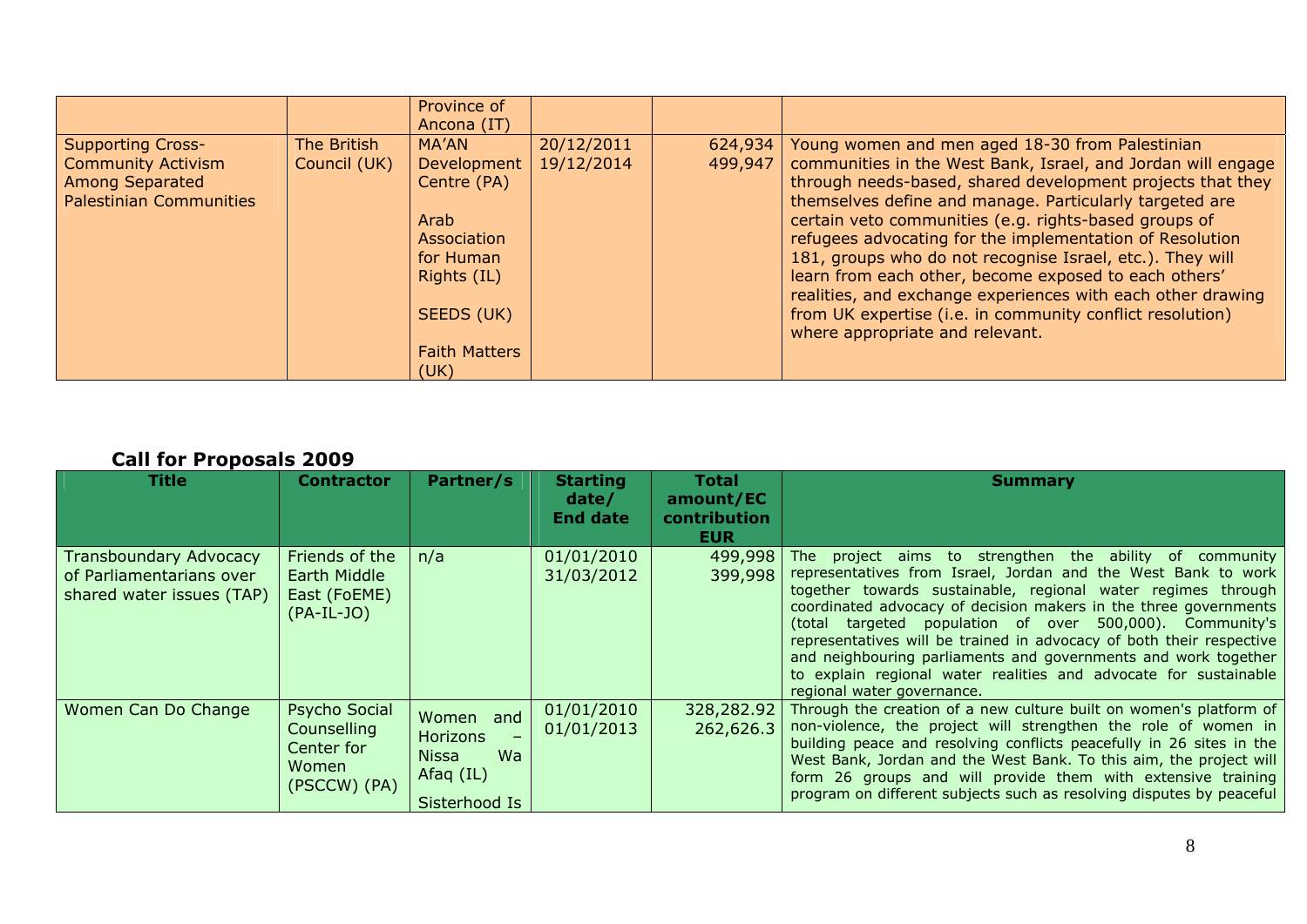|                                                                                                                                                              |                                                                                                        | Global<br>Institute<br>(JO)                                                                             |                          |                    | means, negotiation, persuasion, mobilization and advocacy skills.                                                                                                                                                                                                                                                                                                                                                                                                                                                                                                                                                                              |
|--------------------------------------------------------------------------------------------------------------------------------------------------------------|--------------------------------------------------------------------------------------------------------|---------------------------------------------------------------------------------------------------------|--------------------------|--------------------|------------------------------------------------------------------------------------------------------------------------------------------------------------------------------------------------------------------------------------------------------------------------------------------------------------------------------------------------------------------------------------------------------------------------------------------------------------------------------------------------------------------------------------------------------------------------------------------------------------------------------------------------|
| "Id lal-Ashara" / Hold<br>Your Horses: a multi-<br>dimensional approach<br>towards tolerance and<br>non-violence                                             | Palestinian<br>Youth<br>Association<br>for Leadership<br>and Rights<br>Activation<br>(PYALARA)<br>(PA) | Al Quds<br><b>University</b><br>(Al Quds<br>Education<br>TV/Institute<br>of Modern<br>Media) (PA)       | 01/02/2010<br>31/03/2012 | 395,511<br>316,409 | Through the creation of two role models, a hero and a heroine<br>characters that attract young people into reconsidering modes of<br>responding and dealing with situational conflicts or intolerance, the<br>project will promote a more tolerant culture amongst Palestinian<br>youth that would lead towards more understanding and acceptance<br>of the "other" and the adoption of wiser and non-violent reactions to<br>"differences". Stereotypes and violent attitudes will tackled and<br>discussed at 24 TV shows produced within the project.                                                                                       |
| <b>Pest Management Sans</b><br>Frontieres: Palestinian-<br>Israeli-Jordanian<br>Cooperation for<br><b>Environmentally Friendly</b><br><b>Pest Management</b> | Peres Center<br>for Peace (IL)                                                                         | Amman<br>Center for<br>Peace and<br>Development<br>(JO)<br><b>Tel Aviv</b><br><b>University</b><br>(IL) | 01/01/2010<br>30/06/2012 | 476,420<br>381,136 | Through strong cross-border cooperation, the project aims to<br>maximize rational pest control and eradicate or significantly<br>minimize spread of harmful common pests in Israel, Jordan and the<br>West Bank and encourage decision-makers to enact<br>policy/legislation supporting the adoption of non-poisonous pest<br>management methodology. Three fully operating demonstration<br>sites (one in each of targeted country) will be created to this<br>purpose head of agriculture cooperatives/leading farmers will be<br>trained on environmental friendly pest control.                                                            |
| Simulating the Arab Peace<br>Initiative                                                                                                                      | Wahat a-<br>Salam-Neve<br>Shalom<br>School for<br>Peace (IL)                                           | Center for<br>Conflict<br><b>Resolution</b><br>and<br>Reconciliatio<br>n.<br>(CCRR)(PA)                 | 01/01/2010<br>29/02/2012 | 373,028<br>298,422 | The project aims to promote tolerance and better understanding<br>between Israeli and Palestinian societies by engaging core<br>representatives of the media in a process of reflection on the past<br>treatment and historical background of the API and simulate the<br>adoption of API and its potential consequences in the media;<br>Moreover, the project will facilitate critical discussions on the<br>journalist-editor relationship in uni-national settings, on the one<br>hand, and establish open and sustained channels of communication<br>between Israeli and Palestinian journalists and editors, on the other<br>hand.       |
| The Arab Peace Initiative<br>and Israeli-Palestinian<br>Peace: the political<br>economy of a new period                                                      | Institut pour<br>la Coopération<br>en<br>Méditerranée<br>- Groupe d'Aix<br>(ICMGA) (FR)                | The Peres<br>Center for<br>Peace (IL);<br>Applied<br>Studies and<br>Research<br>Institution<br>Society  | 01/01/2010<br>31/03/2012 | 505,831<br>395,003 | The project will explore the economic dimensions of the "Arab Peace<br>Initiative" (API) on the relations between Israel, Palestine and the<br>Arab countries. In this regard, an in-depth publication with broad<br>analysis of the economic impact of implementing the API on the<br>future economic relations between Israel, Palestine and the Arab<br>countries will be produced and presented to key decision-makers<br>and additional 'agents of influence' (local and international) for them<br>to understand the economic issues and possible scenarios when<br>deciding on policy for the Middle East region. The project will also |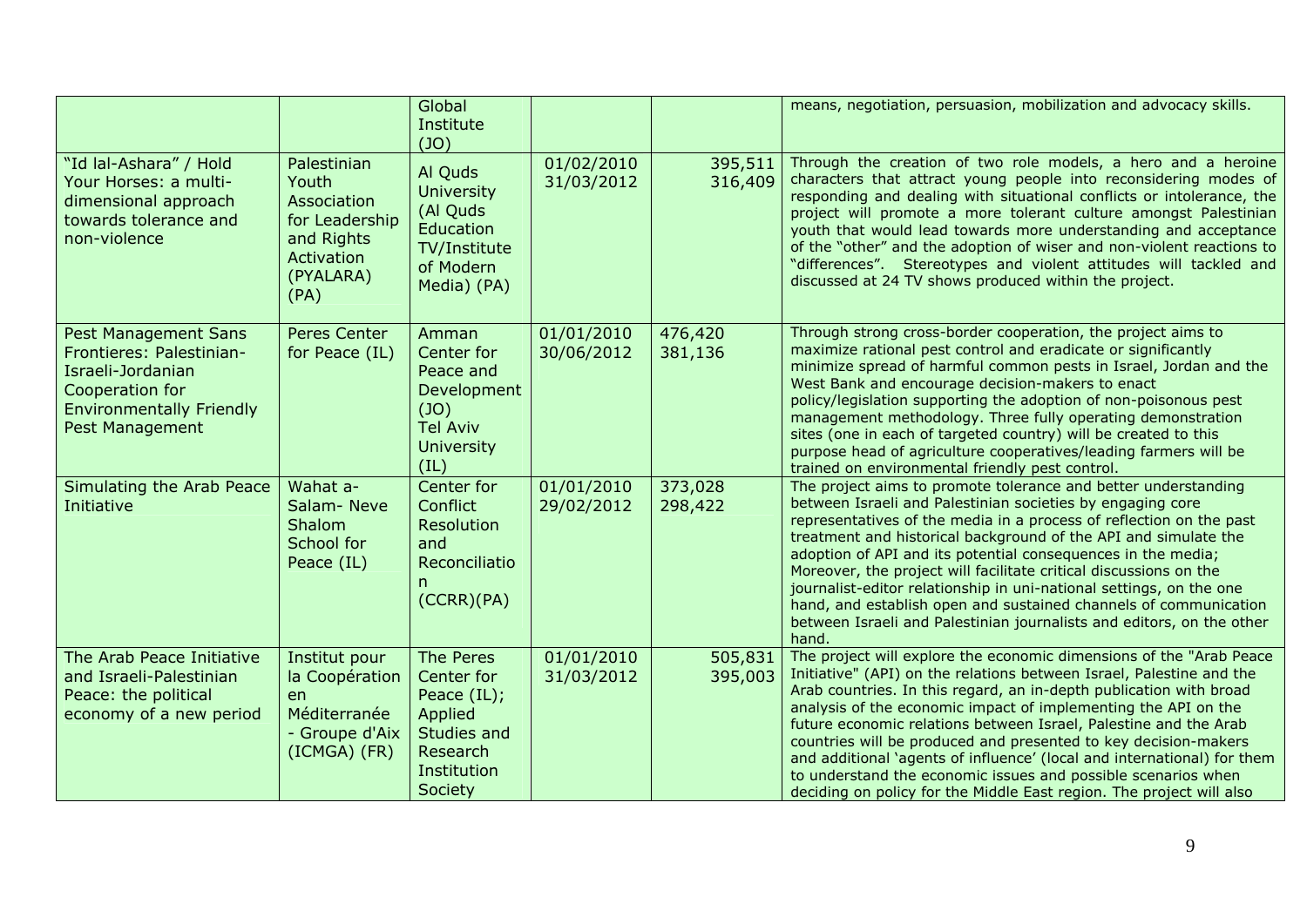|                                                                                         |                                                            | (DATA) (PA)                                                                                               |                          |                    | create public awareness on the tackled issue through a wide media<br>coverage.                                                                                                                                                                                                                                                                                                                                                                                                                                                                   |
|-----------------------------------------------------------------------------------------|------------------------------------------------------------|-----------------------------------------------------------------------------------------------------------|--------------------------|--------------------|--------------------------------------------------------------------------------------------------------------------------------------------------------------------------------------------------------------------------------------------------------------------------------------------------------------------------------------------------------------------------------------------------------------------------------------------------------------------------------------------------------------------------------------------------|
| Crack in the Wall                                                                       | <b>Parents</b><br>Circle-<br><b>Families</b><br>Forum (IL) | Al-Tarig-The<br>Way-The<br>Palestinian<br>Institute for<br>Development<br>and<br><b>Democracy</b><br>(PA) | 01/01/2010<br>30/04/2012 | 594,870<br>306,183 | Capitalize on the lessons learned and successes of the peace-<br>building endeavour, the "Hello-Shalom" project, the present action<br>aims to develop an innovative technological platform (The Wall)<br>which would engage significantly more individuals with far more<br>accessible and convenient technological features. The project will<br>engage as many individuals as possible in the platform in dialogue<br>and exchange between Israelis and Palestinians and thus instilling<br>messages and values of respect and understanding. |
| Playing for Peace -<br><b>Strengthening Community</b><br>Relations through<br>Football. | The British<br>Council (UK)                                | Deutsche<br>Sporthochsc<br>hule Köln<br>(DE)                                                              | 18/12/2009<br>18/12/2012 | 699,378<br>389,104 | The project will increase trust and understanding between Arab and<br>Jewish communities in Israel, and between Israel and Jordan<br>through interactions in sport and education. Curriculum for inter-<br>community sports coaching, adapted for local contexts in Israel and<br>Jordan will be created and training programme for sports and<br>community leaders, including coach development, cascade training<br>and mentoring will be undertaken.                                                                                          |

## **Call for Proposals 2007**

| Title                                                                      | <b>Contractor</b>                    | Partner/s                                                 | <b>Starting</b><br>date/<br><b>End date</b> | Total<br>amount/EC<br>contribution<br><b>EUR</b> | <b>Summary</b>                                                                                                                                                                                                                                                                                                                                                                                                                                                                                                                                                                                                                                                                                                                                                                                                 |
|----------------------------------------------------------------------------|--------------------------------------|-----------------------------------------------------------|---------------------------------------------|--------------------------------------------------|----------------------------------------------------------------------------------------------------------------------------------------------------------------------------------------------------------------------------------------------------------------------------------------------------------------------------------------------------------------------------------------------------------------------------------------------------------------------------------------------------------------------------------------------------------------------------------------------------------------------------------------------------------------------------------------------------------------------------------------------------------------------------------------------------------------|
| The Israel Jordan<br>Integrated Emergency<br><b>Medical System Concept</b> | <b>Ben Gurion</b><br>University (IL) | Jordan<br><b>National Red</b><br>Crescent<br>Society (JO) | 01/03/2009<br>31/07/2012                    | 761,328<br>380,664                               | The overall objective is to establish an integrated regional<br>Emergency Medical System (EMS) in Israel and Jordan that will offer<br>a coordinated response to mutual medical emergency threats. The<br>project also aims to achieve comparability of the Jordanian and<br>Israeli EMS systems in terms of theoretical knowledge and practical<br>skills. The action aims to provide the basic framework for upgrading<br>the level of the Jordanian EMS system delivery as a necessary<br>precursor to integration with the Israeli system for the purpose of<br>achieving a coordinated response. The project will involve key EMS<br>stakeholders, share knowledge and expertise, give response to legal<br>and procedural problems (e.g. border crossing) that limit or prevent<br>a full collaboration. |